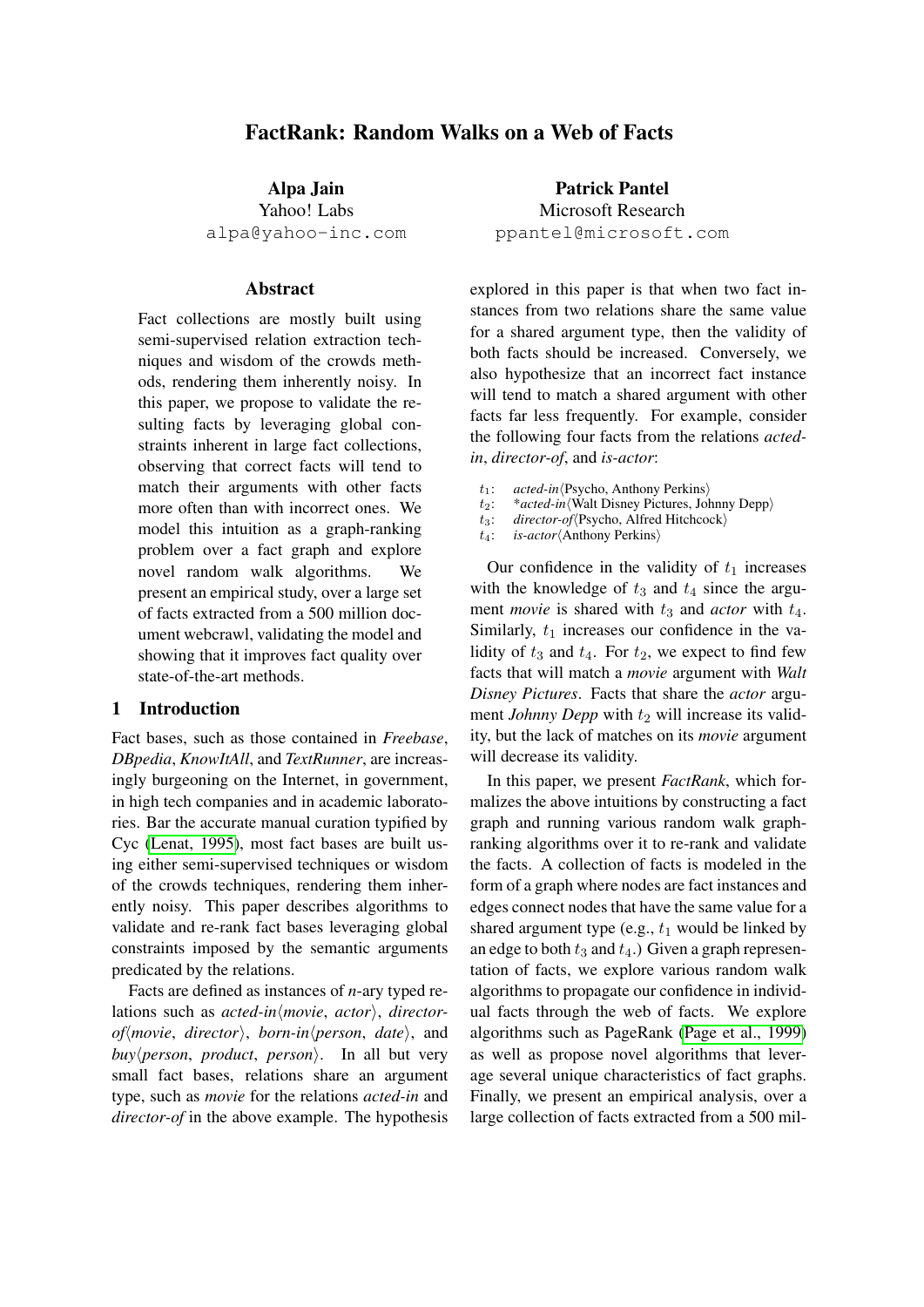lion document webcrawl, supporting our model and confirming that global constraints in a fact base can be leveraged to improve the quality of the facts. Our proposed algorithms are agnostic to the sources of a fact base, however our reported experiments were carried over a state-of-the-art semi-supervised extraction system. In summary, the main contributions of this paper are:

- We formalize the notion of ranking facts in a holistic manner by applying graph-based ranking algorithms (Section [2\)](#page-1-0).
- We propose novel ranking algorithms using random walk models on facts (Section [3\)](#page-2-0).
- We establish the effectiveness of our approach through an extensive experimental evaluation over a real-life dataset and show improvements over state-of-the-art ranking methods (Section [4\)](#page-4-0).

## <span id="page-1-0"></span>2 Fact Validation Revisited

We denote an *n*-ary *relation r* with typed arguments  $t_1, t_2, \dots, t_n$  as  $r\langle t_1, t_2, \dots, t_n \rangle$ . In this paper, we limit our focus to unary and binary relations. A *fact* is an instance of a relation. For example, *acted-in* $\langle Psycho, \text{Anthony } Perkins \rangle$  is a fact from the *acted-in* $\langle movie, actor \rangle$  relation.

Definition 2.1 [Fact base]: *A* fact base *is a collection of facts from several relations. Textrunner and Freebase are example fact bases (note that they also contain knowledge beyond facts such as entity lists and ontologies.*)  $\Box$ 

Definition 2.2 [Fact farm]: *A* fact farm *is a subset of interconnected relations in a fact base that share arguments among them.*  $\Box$ 

For example, consider a fact base consisting of facts for relations involving movies, organizations, products, etc., of which the relations *actedin* and *director-of* could form a MOVIES fact farm.

Real-world fact bases are built in many ways. Semi-supervised relation extraction methods include *KnowItAll* [\(Etzioni et al., 2005\)](#page-8-2), *TextRunner* [\(Banko and Etzioni, 2008\)](#page-8-3), and many others such as [\(Riloff and Jones, 1999;](#page-8-4) [Pantel and Pen](#page-8-5)[nacchiotti, 2006;](#page-8-5) Pasca et al., 2006; [Mintz et al.,](#page-8-7) [2009\)](#page-8-7). Wisdom of the crowds methods include DBpedia [\(Auer et al., 2008\)](#page-8-8) and Freebase which extracts facts from various open knowledge bases and allow users to add or edit its content.

Most semi-supervised relation extraction methods follow [\(Hearst, 1992\)](#page-8-9). Starting with a relatively small set of seed facts, these extractors iteratively learn patterns that can be instantiated to identify new facts. To reflect their confidence in an extracted fact, extractors assign an *extraction score* with each fact. Methods differ widely in how they define the *extraction score*. Similarly, many extractors assign a *pattern score* to each discovered pattern. In each iteration, the highest scoring patterns and facts are saved, which are used to seed the next iteration. After a fixed number of iterations or when a termination condition is met, the instantiated facts are ranked by their *extraction score*.

Several methods have been proposed to generate such ranked lists (e.g., [\(Riloff and Jones,](#page-8-4) [1999;](#page-8-4) [Banko and Etzioni, 2008;](#page-8-3) [Matuszek et al.,](#page-8-10) [2005;](#page-8-10) [Pantel and Pennacchiotti, 2006;](#page-8-5) Pasca et al., [2006\)](#page-8-6). In this paper, we re-implement the largescale state-of-the-art method proposed by Paşca et al. [\(2006\)](#page-8-6). This pattern learning method generates binary facts and computes the extraction scores of a fact based on (a) the scores of the patterns that generated it, and (b) the distributional similarity score between the fact and the seed facts. We computed the distributional similarity between arguments using [\(Pantel et al., 2009\)](#page-8-11) over a large crawl of the Web (described in Section [4.1\)](#page-4-1). Other implementation details follow (Pasca et al., 2006).

In our experiments, we observed some interesting ranking problems as illustrated by the following example facts for the *acted-in* relation:

| id:     | Facts (#Rank)                                                      |
|---------|--------------------------------------------------------------------|
| $t_1$ : | $\alpha$ cted-in $\langle$ Psycho, Anthony Perkins $\rangle$ (#26) |
| $t_2$ : | <i>*acted-in</i> (Walt Disney Pictures, Johnny Depp) (#9)          |

Both  $t_1$  and  $t_2$  share similar contexts in documents (e.g.,  $\langle movie \rangle$  *film starring*  $\langle actor \rangle$  *and*  $\langle movie \rangle$ *starring*  $\langle actor \rangle$ ), and this, in turn, boosts the pattern-based component of the extraction scores for  $t_1$ . Furthermore, due to the ambiguity of the term *psycho*, the distributional similarity-based component of the scores for fact  $t_2$  is also lower than that for  $t_1$ .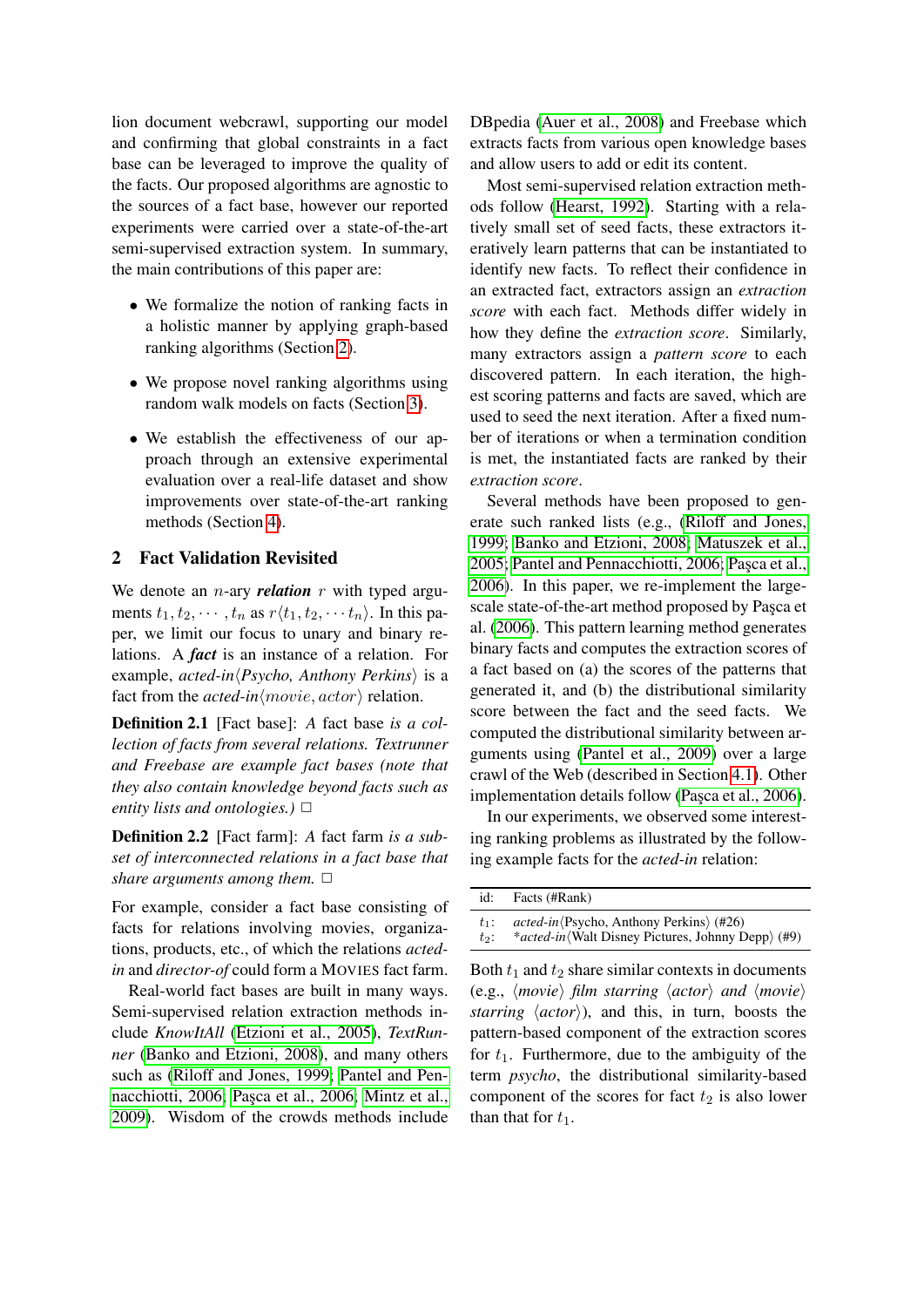| <b>Relations</b>           | id: Facts                                                                          |
|----------------------------|------------------------------------------------------------------------------------|
| acted-in                   | $t_1$ : (Psycho, Anthony Perkins)<br>$t_2$ : * (Walt Disney Pictures, Johnny Depp) |
| director-of<br>producer-of | $t_3$ : (Psycho, Alfred Hitchcock)<br>$t_4$ : (Psycho, Hilton Green)               |
| is-actor                   | $t_5$ : $\langle$ Anthony Perkins $\rangle$<br>$t_6$ : (Johnny Depp)               |
| is-director<br>is-movie    | $t_7$ : $\langle$ Alfred Hitchcock $\rangle$<br>$t_8$ : $\langle$ Psycho $\rangle$ |

<span id="page-2-1"></span>Table 1: Facts share arguments across relations which can be exploited for validation.

Our work in this paper is motivated by the following observation: the ranked list generated by an individual extractor does not leverage any global information that may be available when considering a fact farm in concert. To understand the information available in a fact farm, consider a MOVIES fact farm consisting of relations, such as, *acted-in*, *director-of*, *producer-of*, *is-actor*, *is-movie*, and *is-director*. Table [1](#page-2-1) lists sample facts that were generated in our experi-ments for these relations<sup>[1](#page-2-2)</sup>. In this example, we observe that for  $t_1$  there exist facts in foreign relations, namely, *director-of* and *producer-of* that share the same value for the *Movie* argument, and intuitively, facts  $t_3$  and  $t_4$  add to the validity of  $t_1$ . Furthermore,  $t_1$  shares the same value for the  $Ac$ *tor* argument with  $t_5$ . Also,  $t_3$ , which is expected to boost the validity of  $t_1$ , itself shares values for its arguments with facts  $t_4$  and  $t_7$ , which again intuitively adds to the validity of  $t_1$ . In contrast to this *web of facts* generated for  $t_1$ , the fact  $t_2$  shares only one of its argument value with one other fact, i.e.,  $t<sub>6</sub>$ .

The above example underscores an important observation: *How does the web of facts generated by a fact farm impact the overall validity of a fact?* To address this question, we hypothesize that facts that share arguments with many facts are more reliable than those that share arguments with few facts. To capture this hypothesis, we model a web of facts for a farm using a graph-based representation. Then, using graph analysis algorithms, we propagate reliability to a fact using the scores of other facts that recursively connect to it.

Starting with a fact farm, to validate the facts in each consisting relation, we:

- (1) Identify arguments common to relations in the farm.
- (2) Run extraction methods to generate each relation.
- (3) Construct a graph-based representation of the extracted facts using common arguments identified in Step (1) (see Section [3.1](#page-2-3) for details on constructing this graph.)
- (4) Perform link analysis using random walk algorithms over the generated graph, propagating scores to each fact through the interconnections (see Section [3.2](#page-3-0) for details on various proposed random walk algorithms).
- (5) Rank facts in each relation using the scores generated in Step (4) or by combining them with the original extraction scores.

For the rest of the paper, we focus on generating better ranked lists than the original rankings proposed by a state-of-the-art extractor.

### <span id="page-2-0"></span>3 FactRank: Random Walk on Facts

Our approach considers a fact farm holistically, leveraging the global constraints imposed by the semantic arguments of the facts in the farm. We model this idea by constructing a graph representation of the facts in the farm (Section [3.1\)](#page-2-3) over which we run graph-based ranking algorithms. We give a brief overview of one such ranking algorithm (Section [3.2\)](#page-3-0) and present variations of it for fact re-ranking (Section [3.3\)](#page-3-1). Finally, we incorporate the original ranking from the extractor into the ranking produced by our random walk models (Section [3.4\)](#page-4-2).

## <span id="page-2-3"></span>3.1 Graph Representation of Facts

Definition 3.1 *We define a* fact graph *FG(V, E), with* V *nodes and* E *edges, for a fact farm, as a graph containing facts as nodes and a set of edges between these nodes. An edge between nodes*  $v_i$ and  $v_j$  *indicates that the facts share the same value for an argument that is common to the relations that*  $v_i$  *and*  $v_j$  *belong to.*  $\Box$ 

Figure [1](#page-2-1) shows the fact graph for the example in Table [1](#page-2-1) centered around the fact  $t_1$ .

*Note on the representation*: The above graph representation is just one of many possible options. For instance, instead of representing facts by nodes, nodes could represent the arguments of facts (e.g., *Psycho*) and nodes could be connected by edges if they occur together in a fact. The task of studying a "best" representation remains a future work direction. However, we believe that our proposed methods can be easily adapted to other such graph representations.

<span id="page-2-2"></span><sup>&</sup>lt;sup>1</sup>The *is-actor* (actor), *is-director* (director), and *is-movie* (movie) relations are equivalent to the relation *is-a* $\langle$ c-instance, class) where *class* ∈ {actor, director, movie}.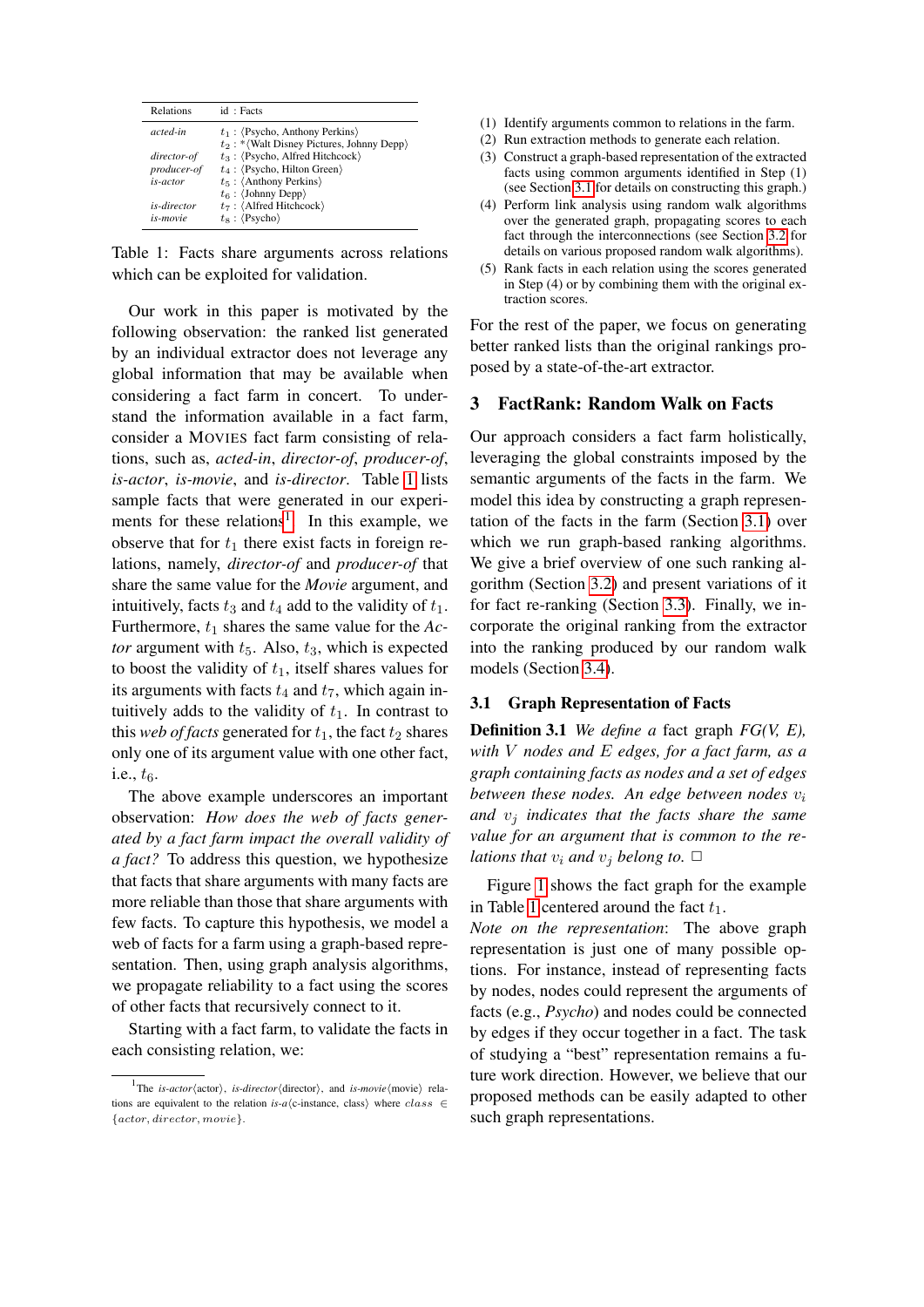

<span id="page-3-3"></span>Figure 1: Fact graph centered around  $t_1$  in Table [1.](#page-2-1)

## <span id="page-3-0"></span>3.2 The FactRank Hypothesis

We hypothesize that connected facts increase our confidence in those facts. We model this idea by propagating *extraction scores* through the fact graph similarly to how authority is propagated through a hyperlink graph of the Web (used to estimate the importance of a webpage). Several link structure analysis algorithms have been proposed for this goal, of which we explore a particular example, namely, PageRank [\(Page et al., 1999\)](#page-8-1). The premise behind PageRank is that given the hyperlink structure of the Web, when a page  $v$  generates a link to page  $u$ , it confers some of its importance to  $u$ . Therefore, the importance of a webpage  $u$ depends on the number of pages that link to  $u$  and furthermore, on the importance of the pages that link to u. More formally, given a directed graph  $G = (V, E)$  with V vertices and E edges, let  $I(u)$ be the set of nodes that link to a node u and  $O(v)$ be the set of nodes linked by  $v$ . Then, the importance of a node  $u$  is defined as:

<span id="page-3-2"></span>
$$
p(u) = \sum_{v \in I(u)} \frac{p(v)}{|O(v)|}
$$
 (1)

The PageRank algorithm iteratively updates the scores for each node in G and terminates when a convergence threshold is met. To guarantee the algorithm's convergence, G must be irreducible and aperiodic (i.e., a connected graph). The first constraint can be easily met by converting the adjacency matrix for G into a stochastic matrix (i.e., all rows sum up to 1.) To address the issue of periodicity, Page et al. [\(1999\)](#page-8-1) suggested the following modification to Equation [1:](#page-3-2)

<span id="page-3-4"></span>
$$
p(u) = \frac{1 - d}{|V|} + d \cdot \sum_{v \in I(u)} \frac{p(v)}{|O(v)|}
$$
 (2)

where  $d$  is a damping factor between 0 and 1, which is commonly set to 0.85. Intuitively, Page-Rank can be viewed as modeling a "random walker" on the nodes in  $G$  and the score of a node, i.e., PageRank, determines the probability of the walker arriving at this node.

While our method makes use of the PageRank algorithm, we can also use other graph analysis algorithms (e.g., HITS [\(Kleinberg, 1999\)](#page-8-12)). A particularly important property of the PageRank algorithm is that the stationary scores can be computed for *undirected* graphs in the same manner described above, after replacing each undirected edge by a bi-directed edge. Recall that the edges in a fact graph are bi-directional (see Figure [1\)](#page-3-3).

### <span id="page-3-1"></span>3.3 Random Walk Models

Below, we explore various random walk models to assign scores to each node in a fact graph *FG*.

### 3.3.1 Model Implementations

Pln: Our first method applies the traditional Page-Rank model to *FG* and computes the score of a node u using Equation [2.](#page-3-4)

Traditional PageRank, as is, does not make use of the *strength* of the links or the nodes connected by an edge. Based on this observation, researchers have proposed several variations of the PageRank algorithm in order to solve their problems. For instance, variations of random walk algorithms have been applied to the task of extracting important words from a document [\(Hassan et al., 2007\)](#page-8-13), for summarizing documents [\(Erkan and Radev,](#page-8-14) [2004\)](#page-8-14), and for ordering user preferences [\(Liu and](#page-8-15) [Yang, 2008\)](#page-8-15). Following the same idea, we build upon the discussion in Section [3.2](#page-3-0) and present random walk models that incorporate the strength of an edge.

**Dst:** One improvement over *Pln* is to distinguish between nodes in *FG* using the extraction scores of the facts associated with them: extraction methods such as our reimplementation of (Pasca et al., [2006\)](#page-8-6) assign scores to each output fact to reflect its confidence in it (see Section [3.2\)](#page-3-0). Intuitively, a higher scoring node that connects to  $u$  should increase the importance of  $u$  more than a connection from a lower scoring node. Let  $I(u)$  be the set of nodes that link to u and  $O(v)$  be the set of nodes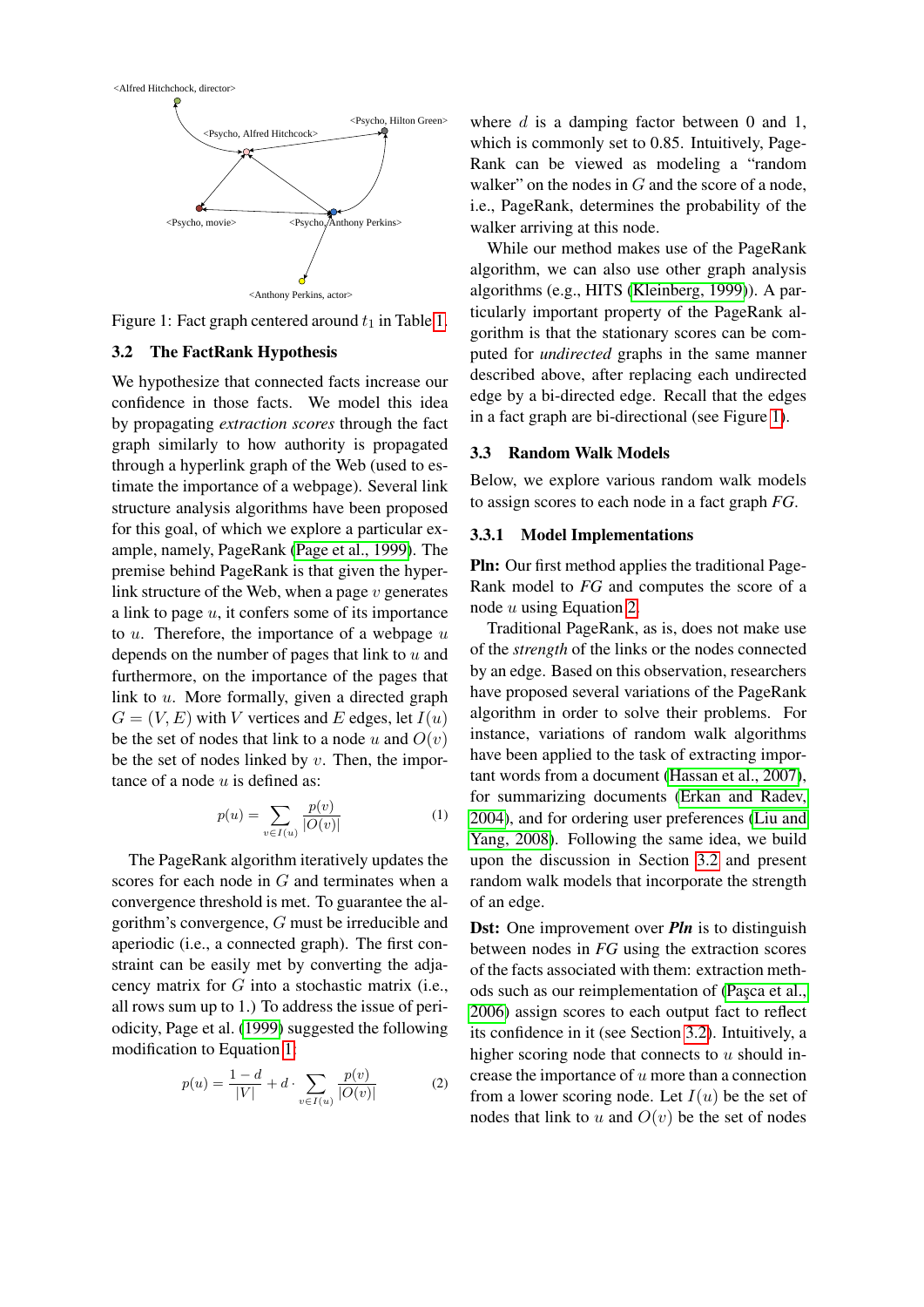linked by v. Then, if  $w(u)$  is the extraction score for the fact represented by node  $u$ , the score for node  $u$  is defined:

$$
p(u) = \frac{1 - d}{|V|} + d \cdot \sum_{v \in I(u)} \frac{w(v) \times p(v)}{|O(v)|} \tag{3}
$$

where  $w(v)$  is the confidence score for the fact represented by v. Naturally, other (externally derived) extraction scores can also be substituted for  $w(v)$ .

Avg: We can further extend the idea of determining the strength of an edge by combining the extraction scores of *both* nodes connected by an edge. Specifically,

$$
p(u) = \frac{1 - d}{|V|} + d \cdot \sum_{v \in I(u)} \frac{avg(u, v) \times p(v)}{|O(v)|} \tag{4}
$$

where  $avg(u, v)$  is the average of the extraction scores assigned to the facts associated with nodes  $u$  and  $v$ .

Nde: In addition to using extraction scores, we can also derive the strength of a node depending on the number of *distinct* relations it connects to. For instance, in Figure [1,](#page-3-3)  $t_1$  is linked to four distinct relations, namely, *director-of*, *producer-of*,  $is-actor$ , *is-movie*, whereas,  $t_2$  is linked to one relation, namely, *is-actor*. We compute  $p(u)$  as:

$$
p(u) = \frac{1 - d}{|V|} + d \sum_{v \in I(u)} \frac{(\alpha \cdot w(v) + (1 - \alpha) \cdot r(v)) \times p(v)}{|O(v)|} \tag{5}
$$

where  $w(v)$  is the confidence score for node v and  $r(v)$  is the fraction of total number of relations in the farm that contain facts with edges to  $v$ .

#### 3.3.2 Dangling nodes

In traditional hyperlink graphs for the Web, dangling nodes (i.e., nodes with no associated edges) are considered to be of low importance which is appropriately represented by the scores computed by the PageRank algorithm. However, an important distinction from this setting is that fact graphs are sparse causing them to have valid facts with no counterpart matching arguments in other relation, thus rendering them dangling. This may be due to several reasons, e.g., extractors often suffer from less than perfect recall and they may miss valid facts. In our experiments, about 10% and 40% of nodes from *acted-in* and *director-of*, respectively, were dangling nodes.

Handling dangling nodes in our extractionbased scenario is a particularly challenging issue: while demoting the validity of dangling nodes could critically hurt the quality of the facts, lack of global information prevents us from systematically introducing them into the re-ranked lists. We address this issue by maintaining the original rank positions when re-ranking dangling nodes.

#### <span id="page-4-2"></span>3.4 Incorporating Extractor Ranks

Our proposed random walk ranking methods ignore the ranking information made available by the original relation extractor (e.g., (Pasca et al., [2006\)](#page-8-6) in our implementation). Below, we propose two ways of combining the ranks suggested by the original ranked list  $O$  and the re-ranked list G, generated using the algorithms in Section [3.3.](#page-3-1)

*R-Avg:* The first combination method computes the average of the ranks obtained from the two lists. Formally, if  $O(i)$  is the original rank for fact i and  $G(i)$  is the rank for i in the re-ranked list, the combined rank  $M(i)$  is computed as:

$$
M(i) = \frac{O(i) + G(i)}{2}
$$
 (6)

*R-Wgt:* The second method uses a weighted average of the ranks from the individual lists:

$$
M(i) = \frac{w_o \cdot O(i) + (1 - w_o) \cdot G(i)}{2} \tag{7}
$$

In practice, this linear combination can be learned; in our experiments, we set them to  $w<sub>o</sub> = 0.4$  based on our observations over an independent training set. Several other combination functions could also be applied to this task. For instance, we explored the *min and* max functions but observed little improvements.

## <span id="page-4-0"></span>4 Experimental Evaluation

#### <span id="page-4-1"></span>4.1 Experimental Setup

Extraction method: For our extraction method, we reimplemented the method described in (Pasca [et al., 2006\)](#page-8-6) and further added a validation layer on top of it based on Wikipedia (we boosted the scores of a fact if there exists a Wikipedia page for either of the fact's arguments, which mentions the other argument.) This state-of-the-art method forms a *strong* baseline in our experiments.

Corpus and farms: We ran our extractor over a large Web crawl consisting of 500 million English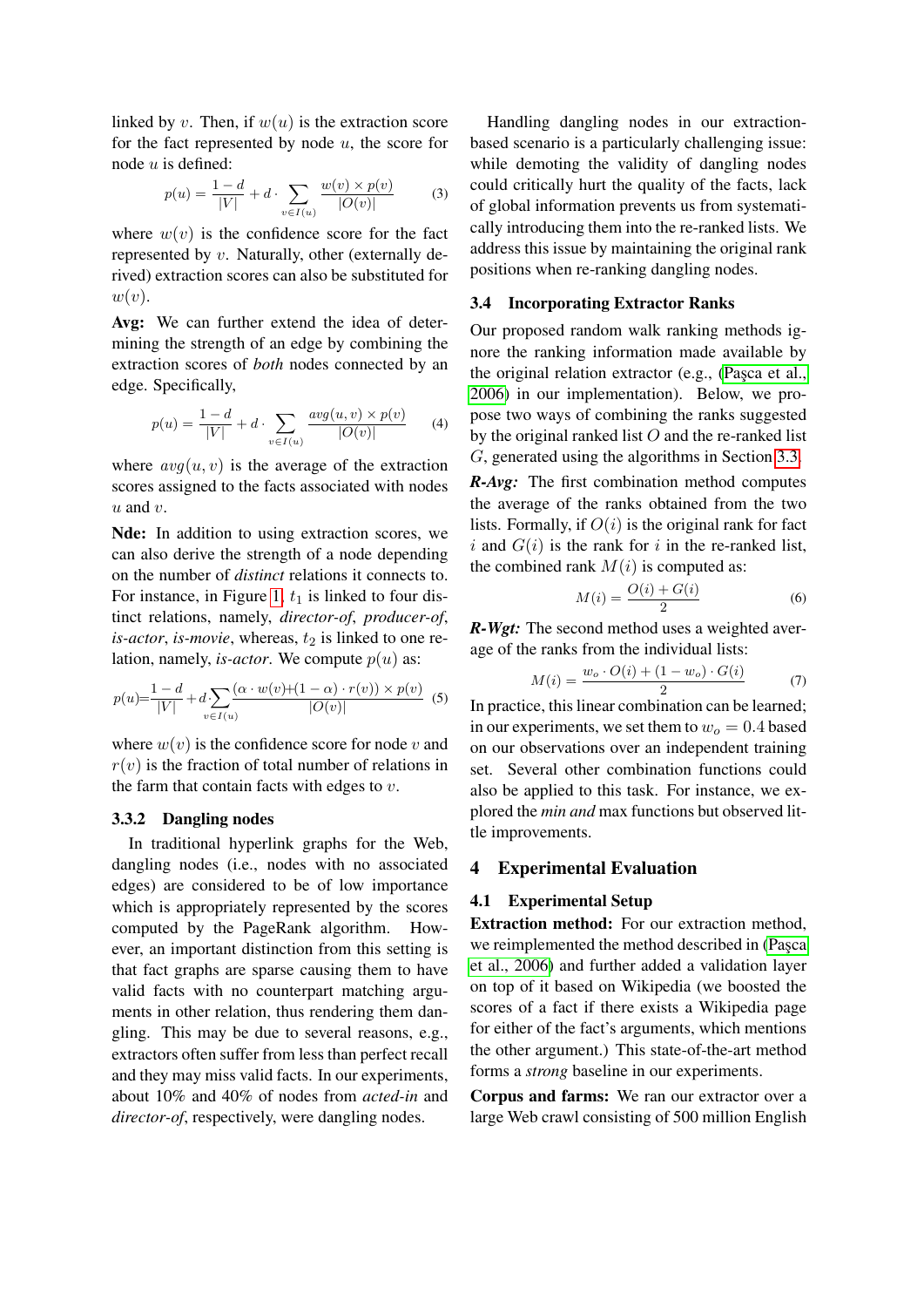

<span id="page-5-0"></span>Figure 2: Degree distribution for MOVIES.

webpages crawled by the Yahoo! search engine. We removed paragraphs containing fewer than 50 tokens and then removed all duplicate sentences. The resulting corpus consists of over 5 million sentences. We defined a farm, MOVIES, with relations, *acted-in*, *director-of*, *is-movie*, *is-actor*, and *is-director*.

Evaluation methodology: Using our extraction method over the Web corpus, we generate over 100,000 facts for the above relations. However, to keep our evaluation manageable, we draw a random sample from these facts. Specifically, we first generate a ranked list using the extraction scores output by our extractor. We will refer to this method as *Org* (original). We then generate a fact graph over which we will run our methods from Section [3.3](#page-3-1) (each of which will re-rank the facts). Figure [2](#page-5-0) shows the degree, i.e., number of edges, distribution of the fact graph generated for MOVIES. We ran *Avg*, *Dst*, *Nde*, *R-Avg*, and *R-Wgt* on this fact graph and using the scores we re-rank the facts for each of the relations. In Section [4.2,](#page-5-1) we will discuss our results for the *actedin* and *director-of* relations.

Fact Verification: To verify whether a fact is valid or not, we recruit human annotators using the paid service Mechanical Turk. For each fact, two annotations were requested (keeping the total cost under \$100). The annotators were instructed to mark incorrect facts as well as disallow any values that were not "well-behaved." For instance, *acted-in* $\langle$ *Godfather, Pacino* $\rangle$  is correct, but *acted* $in$ *The, Al Pacino*) is incorrect. We manually adjudicated 32% of the facts where the judges disagreed.

Evaluation metrics: Using the annotated facts, we construct a goldset  $S$  of facts and compute the precision of a list L as:  $\frac{|L \cap S|}{|S|}$  $\frac{|\mathcal{S}|}{|\mathcal{S}|}$ . To compare the effectiveness of the ranked lists, we use average precision, a standard measure in information retrieval for evaluating ranking algorithms, defined

| Method     | <b>Average precision</b> |      |      |  |
|------------|--------------------------|------|------|--|
|            | 30%                      | 50%  | 100% |  |
| Org        | 0.51                     | 0.39 | 0.38 |  |
| Pln        | 0.44                     | 0.35 | 0.32 |  |
| Avg        | 0.55                     | 0.44 | 0.42 |  |
| Dst        | 0.54                     | 0.44 | 0.41 |  |
| <b>Nde</b> | 0.53                     | 0.40 | 0.41 |  |
| $R$ -Avg   | 0.58                     | 0.46 | 0.45 |  |
| R-Wgt      | 0.60                     | 0.56 | 0.44 |  |

Table 2: Average precision for *acted-in* for varying proportion of fact graph of MOVIES.

<span id="page-5-2"></span>

| Method   | <b>Average precision</b> |      |      |  |
|----------|--------------------------|------|------|--|
|          | 30%                      | 50%  | 100% |  |
| Org      | 0.64                     | 0.69 | 0.66 |  |
| Pln      | 0.69                     | 0.67 | 0.59 |  |
| Avg      | 0.69                     | 0.70 | 0.64 |  |
| Dst      | 0.67                     | 0.69 | 0.64 |  |
| Nde      | 0.69                     | 0.69 | 0.64 |  |
| $R$ -Avg | 0.70                     | 0.70 | 0.64 |  |
| R-Wgt    | 0.71                     | 0.71 | 0.69 |  |

<span id="page-5-3"></span>Table 3: Average precision for *director-of* for varying proportion of fact graph of MOVIES.

as:  $A_p(L) = \frac{\sum_{i=1}^{|L|} P(i) \cdot isrel(i)}{\sum_{i=1}^{|L|} [S(n)]}$  $\frac{\sum_{i=1}^{\lfloor L \rfloor} I^{(i)}$  is the  $P(i)$  is the  $\sum_{i=1}^{\lfloor L \rfloor}$  isrel(i) precision of L at rank i, and *isrel(i)* is 1 if the fact at rank  $i$  is in  $S$ , and 0 otherwise. We also study the precision values at varying ranks in the list. For robustness, we report the results using 10-fold cross validation.

## <span id="page-5-1"></span>4.2 Experimental Results

Effectiveness of graph-based ranking: Our first experiment studies the overall quality of the ranked lists generated by each method. Table [2](#page-5-2) compares the average precision for *acted-in*, with the maximum scores highlighted for each column. We list results for varying proportions of the original fact graph (30%, 50%, and 100%). Due to our small goldset sizes, these results are not statistically significant over *Org*, however we consistently observed a positive trend similar to those reported in Table [2](#page-5-2) over a variety of evaluation sets generated by randomly building 10-folds of all the facts.

Overall, the *Avg* method offers a competitive alternative to the original ranked list generated by the extractor *Org*: not only are the average precision values for *Avg* higher than *Org*, but as we will see later, the rankings generated by our graph-based methods exhibits some positive unique characteristics. These experiments also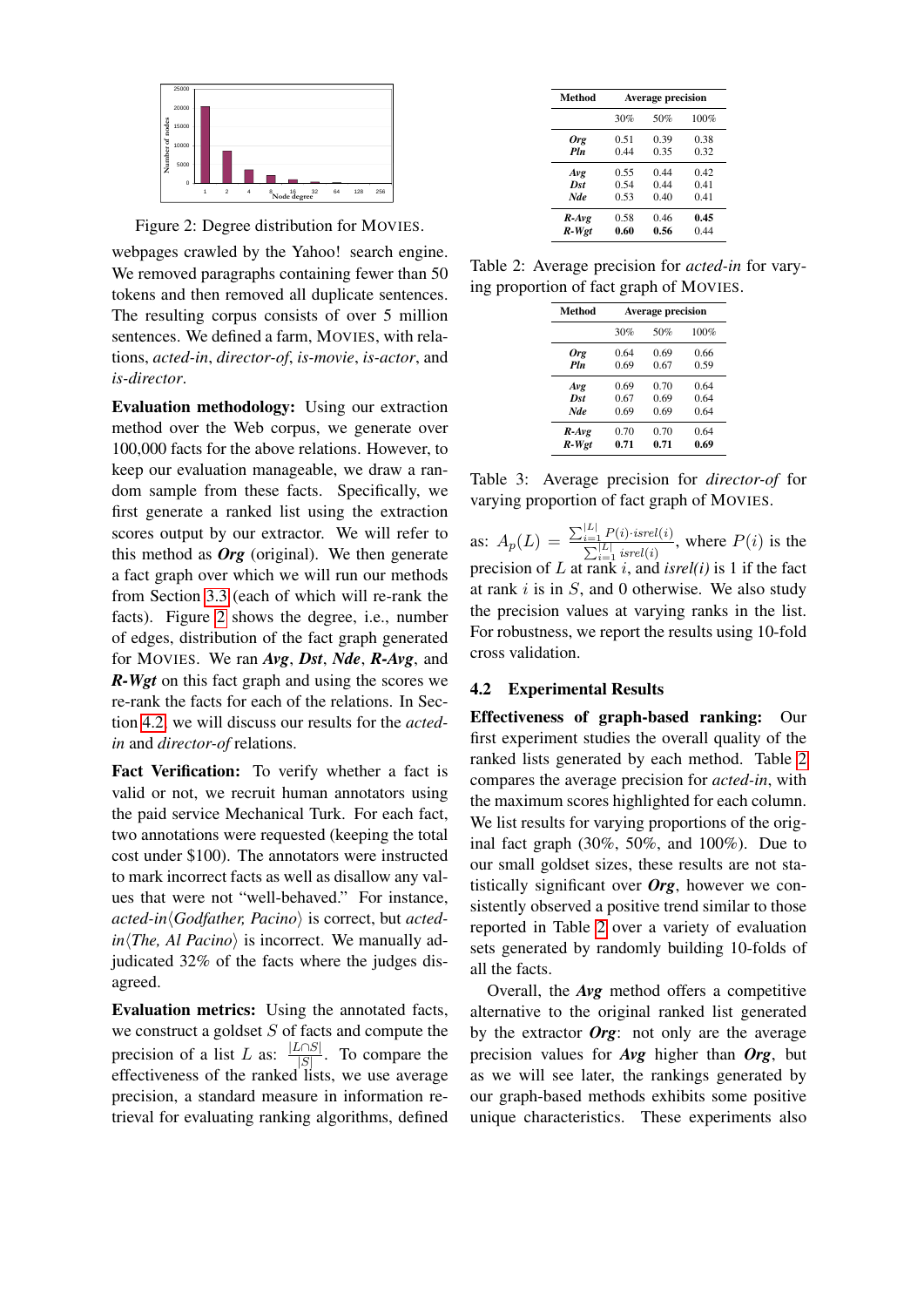| $\,$ R | <b>Org</b> | Pln  | Avg  | Dst  | Nde  | $R$ -Avg | R-Wet |
|--------|------------|------|------|------|------|----------|-------|
| 5      | 0.44       | 0.40 | 0.52 | 0.48 | 0.40 | 0.52     | 0.56  |
| 10     | 0.36       | 0.36 | 0.42 | 0.38 | 0.36 | 0.36     | 0.36  |
| 15     | 0.287      | 0.24 | 0.30 | 0.28 | 0.26 | 0.30     | 0.30  |
| 20     | 0.26       | 0.26 | 0.26 | 0.26 | 0.26 | 0.27     | 0.27  |
| 21     | 0.27       | 0.27 | 0.27 | 0.27 | 0.27 | 0.27     | 0.27  |

<span id="page-6-0"></span>Table 4: Precision at varying ranks for the *actedin* relation (R stands for Ranks).

| R  | Ore  | Pln  | Avg  | Dst  | Nde  | $R$ -Ave | R-Wet |
|----|------|------|------|------|------|----------|-------|
| 5  | 0.58 | 0.68 | 0.70 | 0.68 | 0.64 | 0.66     | 0.70  |
| 10 | 0.60 | 0.57 | 0.59 | 0.58 | 0.59 | 0.6      | 0.69  |
| 15 | 0.57 | 0.53 | 0.58 | 0.56 | 0.56 | 0.56     | 0.60  |
| 20 | 0.57 | 0.57 | 0.58 | 0.58 | 0.58 | 0.58     | 0.60  |
| 25 | 0.60 | 0.54 | 0.56 | 0.57 | 0.56 | 0.57     | 0.57  |
| 30 | 0.57 | 0.57 | 0.57 | 0.57 | 0.57 | 0.58     | 0.59  |
| 33 | 0.56 | 0.56 | 0.56 | 0.56 | 0.56 | 0.56     | 0.56  |

<span id="page-6-1"></span>Table 5: Precision at varying ranks for the *director-of* relation (R stands for Ranks).

confirm our initial observations: using traditional PageRank (*Pln*) is not desirable for the task of reranking facts (see Section [3.3\)](#page-3-1). Our modifications to the PageRank algorithm (e.g., *Avg*, *Dst*, *Nde*) consistently outperform the traditional PageRank algorithm (*Pln*). The results also underscore the benefit of combining the original extractor ranks with those generated by our graph-based ranking algorithms with *R-Wgt* consistently leading to highest or close to the highest average precision scores.

In Table [3,](#page-5-3) we show the average precision values for *director-of*. In this case, the summary statistic, average precision, does not show many differences between the methods. To take a finer look into the quality of these rankings, we investigated the precision scores at varying ranks across the methods. Table [4](#page-6-0) and Table [5](#page-6-1) show the precision at varying ranks for *acted-in* and *director-of* respectively. The maximum precision values for each rank are highlighted.

For *acted-in* again we see that *Avg*, *R-Avg*, *R-Wgt* outperform *Org* and *Pln* at *all* ranks, and *Dst* outperforms *Org* at two ranks. While the method *Nde* outperforms *Org* for a few cases, we expected it to perform better. Error analysis revealed that the sparsity of our fact graph was the problem. In our MOVIES fact graph, we observed very few nodes that are linked to *all* possible relation types, and the scores used by *Nde* rely on being able to identify nodes that link to numerous relation types. This problem can be alleviated

| <b>#Relation</b> | Avg  | Dst  | Nde  |
|------------------|------|------|------|
| 2                | 0.35 | 0.34 | 0.33 |
| 3                | 0.35 | 0.35 | 0.34 |
| 4                | 0.37 | 0.36 | 0.35 |
| 5                | 0.38 | 0.38 | 0.37 |
| 6                | 0.42 | 0.41 | 0.41 |

<span id="page-6-2"></span>Table 6: Average precision for *acted-in* for varying number of relations in the MOVIES fact farm.

by reducing the sparsity of the fact graphs (e.g., by allowing edges between nodes that are "similar enough"), which we plan to explore as future work. For *director-of*, Table [5](#page-6-1) now shows that for small ranks (less than 15), a small (but consistent in our 10-folds) improvement is observed when comparing our random walk algorithms over *Org*.

While our proposed algorithms show a consistent improvement for *acted-in*, the case of *director-of* needs further discussion. For both average precision and precision vs. rank values, *Avg*, *R-Avg*, and *R-Wgt* are similar or slightly better than *Org*. We observed that the graph-based algorithms tend to bring together "clusters" of noisy facts that may be spread out in the original ranked list of facts. To illustrate this point, we show the ten lowest scoring facts for the *director-of* relation. Table [7](#page-7-0) shows these ten facts for *Org* as well as *Avg*. These examples highlight the ability of our graph-based algorithms to demote noisy facts.

Effect of number of relations: To understand the effect of the number of relations in a farm (and hence connectivity in a fact graph), we verified the re-ranking quality of our proposed methods on various subsets of the MOVIES fact farm. We generated five different subsets, one with 2 relations, another with 3 relations, and three more with four, five, and six relations (note that although we have 5 relations in the farm, *is-movie* can be used in combination with both *acted-in* and *director-of*, thus yielding six relations to ablate.) Table [6](#page-6-2) shows the results for *acted-in*. Overall, performance improves as we introduce more relations (i.e., more connectivity). Once again, we observe that the performance deteriorates for sparse graphs: using very few relations results in degenerating the average precision of the original ranked list. The issue of identifying the "right" characteristics of the fact graph (e.g., number of relations, degree distribution, etc.) remains future work.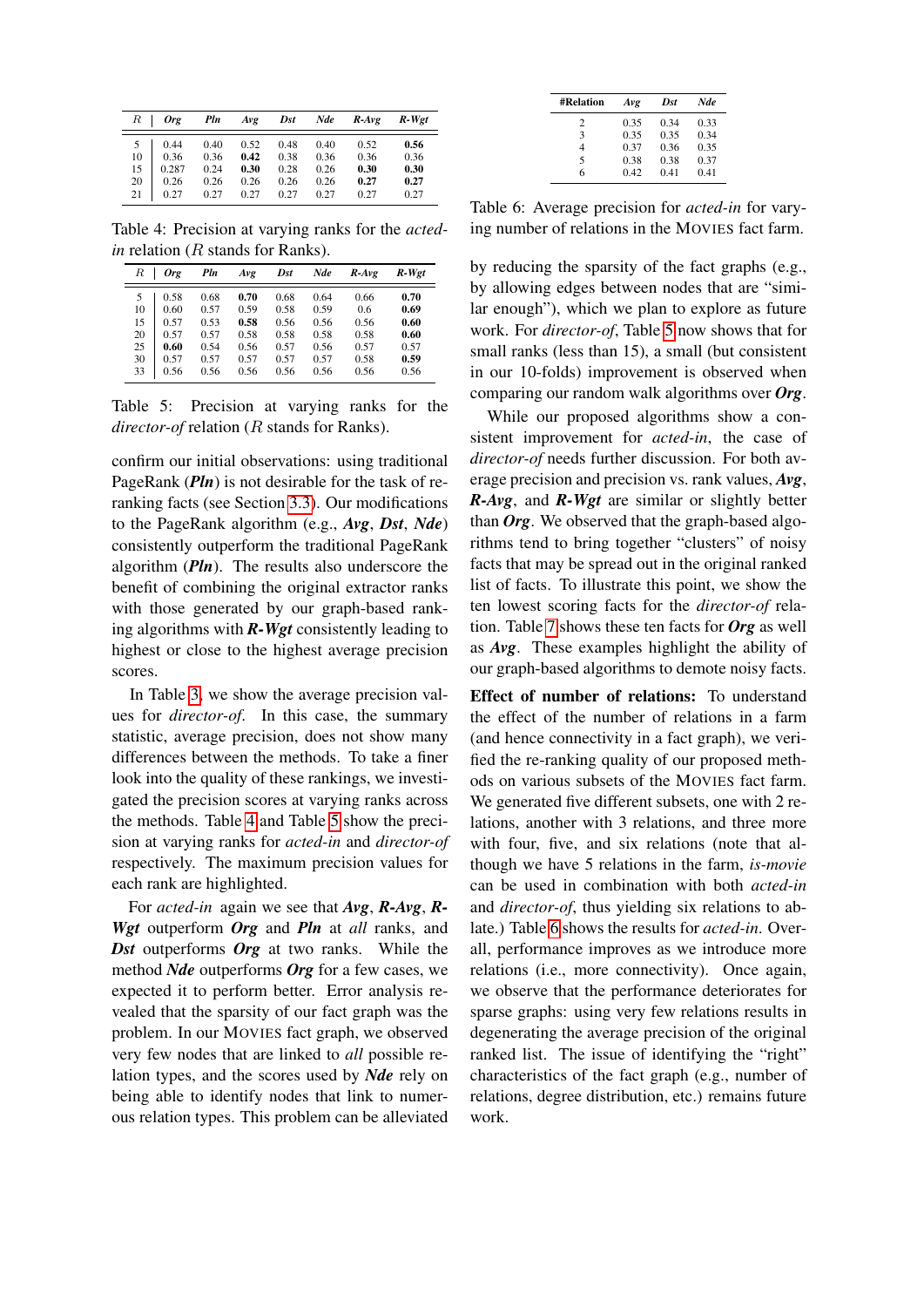| Oro                                  | Avg                              |
|--------------------------------------|----------------------------------|
| (david mamet, bob rafelson)          | (drama, nicholas ray)            |
| 'cinderella, wayne sleep)            | drama, mitch teplitsky official) |
| (mozartdie zauberflte, julie taymor) | hollywood, marta bautis)         |
| matthew gross, julie taymor)         | hollywood, marek stacharski)     |
| steel magnolias, theater project)    | drama, kirk shannon-butts)       |
| (rosie o'donnell, john badham)       | drama, john pietrowski           |
| (my brotherkeeper, john badham)      | drama, john madden starring)     |
| (goldie hawn, john badham)           | drama, jan svankmajer            |
| miramaxbad santa, terry zwigoff)     | drama, frankie sooknanan         |
| (premonition, alan rudolph)          | drama, dalia hager)              |

<span id="page-7-0"></span>Table 7: Sample facts for *director-of* at the bottom of the ranked list generated by (a) *Org* and (b) *Avg*.

Evaluation conclusion: We demonstrated the effectiveness of our graph-based algorithms for reranking facts. In general, *Avg* outperforms *Org* and *Pln*, and we can further improve the performance by using a combination-based ranking algorithm such as *R-Wgt*. We also studied the impact of the size of the fact graphs on the quality of the ranked lists and showed that increasing the density of the fact farms improves the ranking using our methods.

## 5 Related Work

Information extraction from text has received significant attention in the recent years [\(Cohen and](#page-8-16) [McCallum, 2003\)](#page-8-16). Earlier approaches relied on hand-crafted extraction rules such as [\(Hearst,](#page-8-9) [1992\)](#page-8-9), but recent efforts have developed supervised and semi-supervised extraction techniques [\(Riloff and Jones, 1999;](#page-8-4) [Agichtein and](#page-8-17) [Gravano, 2000;](#page-8-17) [Matuszek et al., 2005;](#page-8-10) [Pan](#page-8-5)[tel and Pennacchiotti, 2006;](#page-8-5) Paşca et al., 2006; [Yan et al., 2009\)](#page-8-18) as well as unsupervised techniques [\(Davidov and Rappoport, 2008;](#page-8-19) [Mintz](#page-8-7) [et al., 2009\)](#page-8-7). Most common methods today use semi-supervised pattern-based learning approaches that follow [\(Hearst, 1992\)](#page-8-9), as discussed in Section [2.](#page-1-0) Recent work has also explored extraction-related issues such as, *scalability* (Paşca et al., 2006; [Ravichandran and](#page-8-20) [Hovy, 2002;](#page-8-20) [Pantel et al., 2004;](#page-8-21) [Etzioni et al.,](#page-8-22) [2004\)](#page-8-22), *learning extraction schemas* [\(Cafarella et](#page-8-23) [al., 2007a;](#page-8-23) [Banko et al., 2007\)](#page-8-24), and *organizing extracted facts* [\(Cafarella et al., 2007b\)](#page-8-25). There is also a lot of work on deriving extraction scores for facts [\(Agichtein and Gravano, 2000;](#page-8-17) [Downey](#page-8-26) [et al., 2005;](#page-8-26) [Etzioni et al., 2004;](#page-8-22) [Pantel and Pen](#page-8-5)[nacchiotti, 2006\)](#page-8-5).

These extraction methods are complementary to our general task of fact re-ranking. Since our proposd re-ranking algorithms are agnostic to the methods of generating the initial facts and since they do not rely on having available corpus statistics, we can use any of the available extractors in combination with any of the scoring methods. In this paper, we used Paşca et al.'s [\(2006\)](#page-8-6) state-ofthe-art extractor to learn a large set of ranked facts.

Graph-based ranking algorithms have been explored for a variety of text-centric tasks. Random walk models have been built for document summarization [\(Erkan and Radev, 2004\)](#page-8-14), keyword extraction [\(Hassan et al., 2007\)](#page-8-13), and collaborative filtering [\(Liu and Yang, 2008\)](#page-8-15). Closest to our work is that of Talukdar et al. [\(2008\)](#page-8-27) who proposed random walk algorithms for learning instances of semantic classes from unstructured and structured text. The focus of our work is on random walk models over fact graphs in order to rerank collections of facts.

## 6 Conclusion

In this paper, we show how information available in a farm of facts can be exploited for reranking facts. As a key contribution of the paper, we modeled fact ranking as a graph ranking problem. We proposed random walk models that determine the validity of a fact based on (a) the number of facts that "vote" for it, (b) the validity of the voting facts, and (c) the extractor's confidence in these voting facts. Our experimental results demonstrated the effectiveness of our algorithms, thus establishing a stepping stone towards exploring graph-based frameworks for fact validation. While this paper forms the basis of employing random walk models for fact re-ranking, it also suggests several interesting directions for future work. We use and build upon PageRank, however, several alternative algorithms from the link analysis literature could be adapted for ranking facts. Similarly, we employ a single (simple) graph-based representation that treats all edges the same and exploring richer graphs that distinguish between edges supporting different arguments of a fact remains future work.